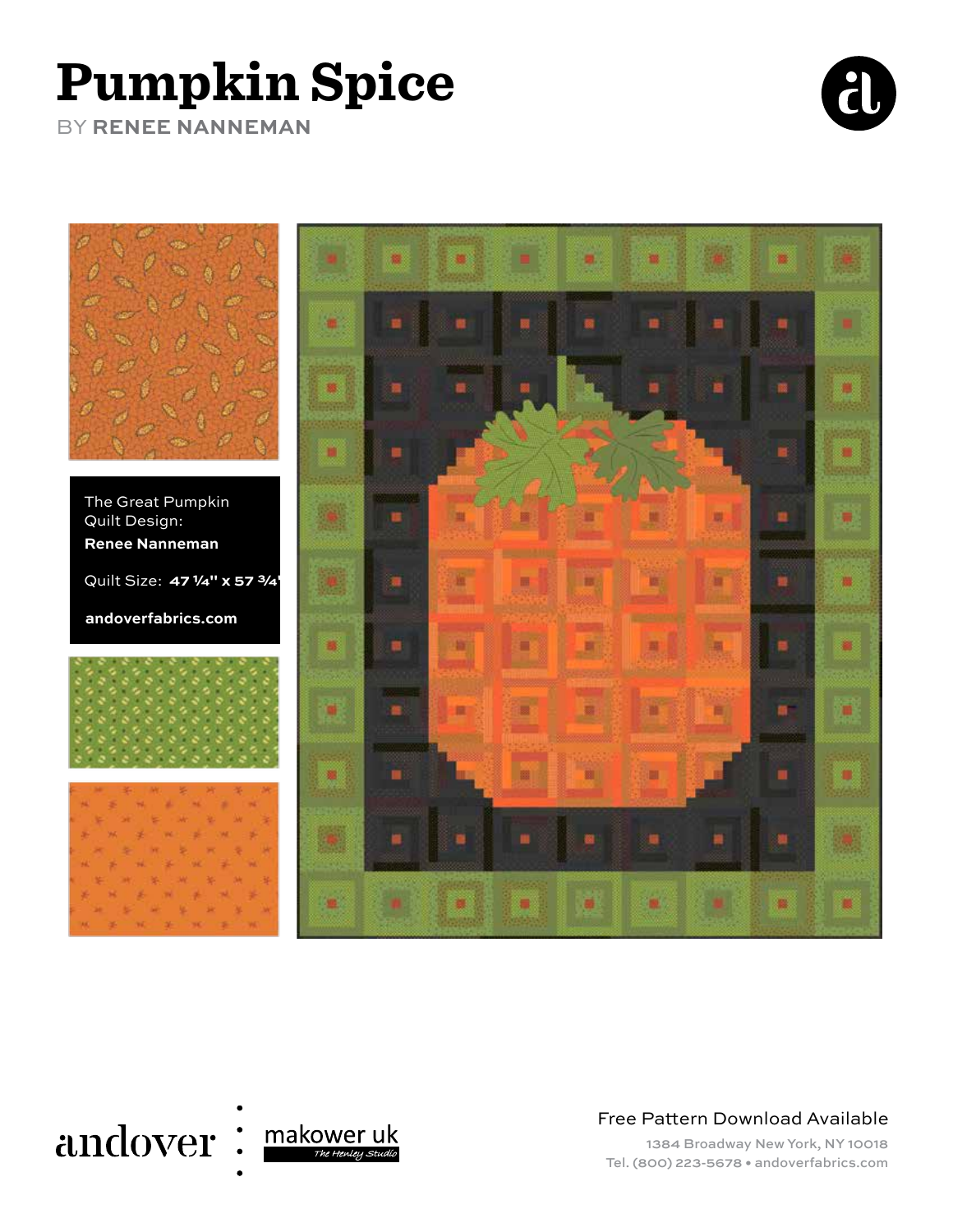# **The Great Pumpkin**

Featuring Andover Fabrics new Collection: Pumpkin Spice by Renee Nanneman Quilt designed by Renee Nanneman

Quilt finished 47 1/4" x 57 3/4"

#### **Fabric Requirements**

### **Cutting Directions**

**Note: Read assembly directions before cutting patches.** Borders are cut to exact length required plus ¼" seam allowance. WOF designates the width of fabric from selvedge to selvedge (approximately 42" wide).

**Fabric 1** Cut  $(3) 1\frac{1}{4}$ " x WOF strips. Sub-cut the strips into  $(98)$   $1\frac{1}{4}$  squares. **Fabric 2-12** Cut the following pieces from the

> (11) assorted orange fabrics:  $(30)$  1  $\frac{1}{4}$ " squares.  $(56)$  1  $\frac{1}{4}$ " x 2" strips.  $(56)$  1  $\frac{1}{4}$  x 2  $\frac{3}{4}$  strips.  $(56)$  1 ¼" x 3 ½" strips.  $(56)$  1 ¼" x 4 ¼" strips.  $(56)$  1  $\frac{1}{4}$ " x 5" strips.  $(26)$  1  $\frac{1}{4}$  x 5  $\frac{3}{4}$  strips.

**Fabric 13-16** Cut the following pieces from the (4) assorted green fabrics for the stem of the pumpkin:  $(2)$  1  $\frac{1}{4}$ " squares.  $(1)$  1  $\frac{1}{4}$ " x 2" strip.

> $(1)$  1  $\frac{1}{4}$ " x 2  $\frac{3}{4}$ " strip.  $(1)$  1  $\frac{1}{4}$  x 3  $\frac{1}{2}$  strip. (1)  $1\frac{1}{4}$ " x 4 $\frac{1}{4}$ " strip.  $(1)$  1  $\frac{1}{4}$ " x 5" strip. Cut the following pieces from the

 (4) assorted green fabrics for the outer order:  $(72)$  1  $\frac{1}{4}$ " squares.

- $(144)$   $1\frac{1}{4}$  x  $2\frac{3}{4}$  strips.  $(144)$   $1\frac{1}{4}$ " x  $4\frac{1}{4}$ " strips.  $(72)$  1  $\frac{1}{4}$  x 5  $\frac{3}{4}$  strips. See instructions to cut (1) large leaf
- and (1) small leaf.

| <b>Fabric 1</b>  | block centers  | ¼ yard               | 4071-01 |
|------------------|----------------|----------------------|---------|
| <b>Fabric 2</b>  | pumpkin        | $\frac{1}{4}$ yard   | 3818-O1 |
| <b>Fabric 3</b>  | pumpkin        | $\frac{1}{4}$ yard   | 4064-01 |
| <b>Fabric 4</b>  | pumpkin        | $\frac{1}{4}$ yard   | 4066-02 |
| <b>Fabric 5</b>  | pumpkin        | $\frac{1}{4}$ yard   | 4262-02 |
| Fabric 6         | pumpkin        | $\frac{1}{4}$ yard   | 4914-O  |
| <b>Fabric 7</b>  | pumpkin        | $\frac{1}{4}$ yard   | 5489-O  |
| <b>Fabric 8</b>  | pumpkin        | $\frac{1}{4}$ yard   | 7003-O  |
| <b>Fabric 9</b>  | pumpkin        | $\frac{1}{4}$ yard   | 7260-O  |
| <b>Fabric 10</b> | pumpkin        | $\frac{1}{4}$ yard   | 8262-O  |
| <b>Fabric 11</b> | pumpkin        | $\frac{1}{4}$ yard   | 8263-O  |
| <b>Fabric 12</b> | pumpkin        | $\frac{1}{4}$ yard   | 8264-O  |
| <b>Fabric 13</b> | stems, borders | $\frac{2}{3}$ yard   | 4914-G  |
| <b>Fabric 14</b> | stems, borders | $\frac{2}{3}$ yard   | 8262-G  |
| <b>Fabric 15</b> | stems, borders | $\frac{2}{3}$ yard   | 8264-G  |
| <b>Fabric 16</b> | stems, borders | $\frac{2}{3}$ yard   | 8263-G  |
| <b>Fabric 17</b> | blocks         | $\frac{1}{4}$ yard   | 4066-K1 |
| <b>Fabric 18</b> | blocks         | $\frac{1}{4}$ yard   | 5489-K  |
| Fabric 19        | blocks         | $\frac{1}{4}$ yard   | 5709-K  |
| <b>Fabric 20</b> | blocks         | $\frac{1}{4}$ yard   | 5710-K  |
| <b>Fabric 21</b> | blocks         | $\frac{1}{4}$ yard   | 5710-K1 |
| <b>Fabric 22</b> | blocks         | $\frac{1}{4}$ yard   | 3818-K1 |
| <b>Fabric 23</b> | blocks         | $\frac{1}{4}$ yard   | 5489-K1 |
| Fabric 24        | blocks         | $\frac{1}{4}$ yard   | 8157-K1 |
| <b>Fabric 25</b> | blocks         | $\frac{1}{4}$ yard   | 8158-K1 |
| <b>Fabric 26</b> | blocks         | $\frac{1}{4}$ yard   | 8159-K  |
| Fabric 27        | blocks         | $\frac{1}{4}$ yard   | 8216-K  |
| <b>Fabric 28</b> | blocks         | $\frac{1}{4}$ yard   | 8216-K1 |
| <b>Backing</b>   |                | $3\frac{1}{4}$ yards | 4071-01 |

#### **Fabric 17-28**

Cut (6)  $2\frac{1}{2}$ " x WOF strips from the assorted black fabrics for the binding. Cut the following pieces from the assorted (12) black fabrics for the background blocks:  $(32)$  1  $\frac{1}{4}$ " squares.  $(64)$  1  $\frac{1}{4}$ " x 2" strips.  $(64)$  1  $\frac{1}{4}$  x 2  $\frac{3}{4}$  strips.  $(64)$  1 ¼" x 3 ½" strips.  $(64)$  1  $\frac{1}{4}$ " x 4  $\frac{1}{4}$ " strips.  $(64)$  1  $\frac{1}{4}$ " x 5" strips.  $(32)$   $1\frac{1}{4}$ " x  $5\frac{3}{4}$ " strips.



**Yardage Fabric**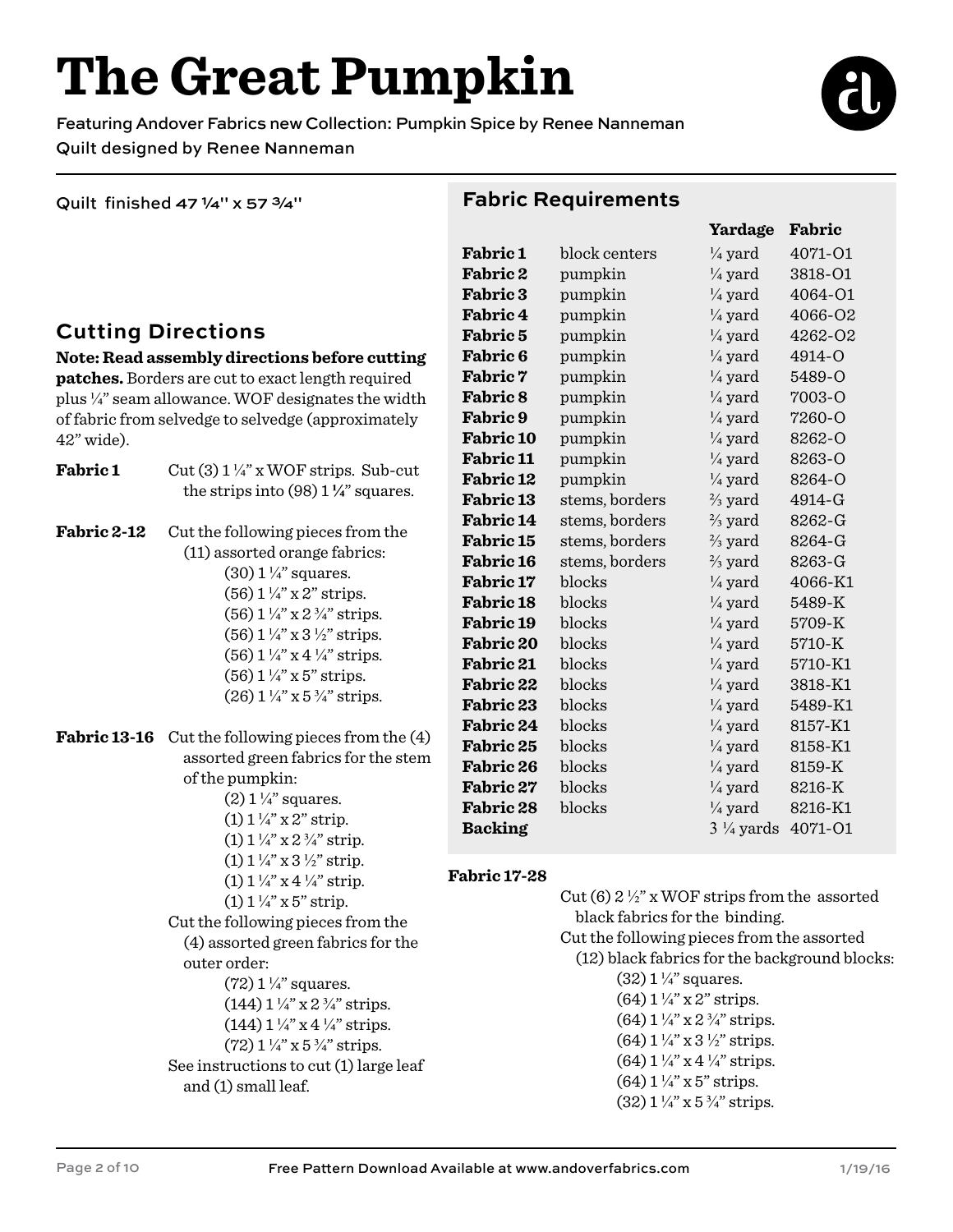### **Cutting Directions - Continued**

 Cut the following pieces from the assorted (12) black fabrics for the stem and pumpkin corners:

 $(5)$  1  $\frac{1}{4}$ " x 2" strips.  $(5)$  1  $\frac{1}{4}$  x 2  $\frac{3}{4}$  strips.  $(5)$  1  $\frac{1}{4}$ " x 3  $\frac{1}{2}$ " strips. (5)  $1\frac{1}{4}$ " x 4 $\frac{1}{4}$ " strips.  $(5)$  1  $\frac{1}{4}$ " x 5" strips.  $(5)$  1  $\frac{1}{4}$ " x 5  $\frac{3}{4}$ " strips.

**Backing** Cut (2) 56" x WOF strips. Sew the strips together and trim to make  $(1)$  56" x 66" backing.

### **Making the Quilt**

#### **1. Block Assembly**

Follow Diagram 1 and sew (4) assorted Orange pieces and (1) Fabric 1 square together to make (1) Pumpkin block center.



Diagram 1

**2.** Sew  $(1) 1\frac{1}{4}$  x  $2\frac{3}{4}$  Orange strip to the right side of the Pumpkin block center. Sew (1)  $1\frac{1}{4}$  x 3  $\frac{1}{2}$  Orange strip to the top of the Pumpkin block center. Sew (1)  $1\frac{1}{4}$ " x  $3\frac{1}{2}$ " Orange strip to the left side of the Pumpkin block center. Sew (1)  $1\frac{1}{4}$ " x 4  $\frac{1}{4}$ " Orange to the bottom of the Pumpkin block center (Diagram 2).



- **3.** Repeat Step 2 and use Diagram 3 for strip sizes, sew (4) assorted Orange strips to the sides of the Pumpkin block center to make (1) Pumpkin Block.
- **4.** Repeat Steps 1-3 to make (26) Pumpkin Blocks total.



**5.** Repeat Steps 1-3, using (1) Fabric 1 block for the center and assorted Black strips for the other pieces, to make (32) Background Blocks (Diagram 4).

#### Background Block make 32



Diagram 4

**6.** Repeat Steps 1-3 using assorted Black strips and assorted Green strips to make (1) Stem Block (Diagram 5).





Diagram 5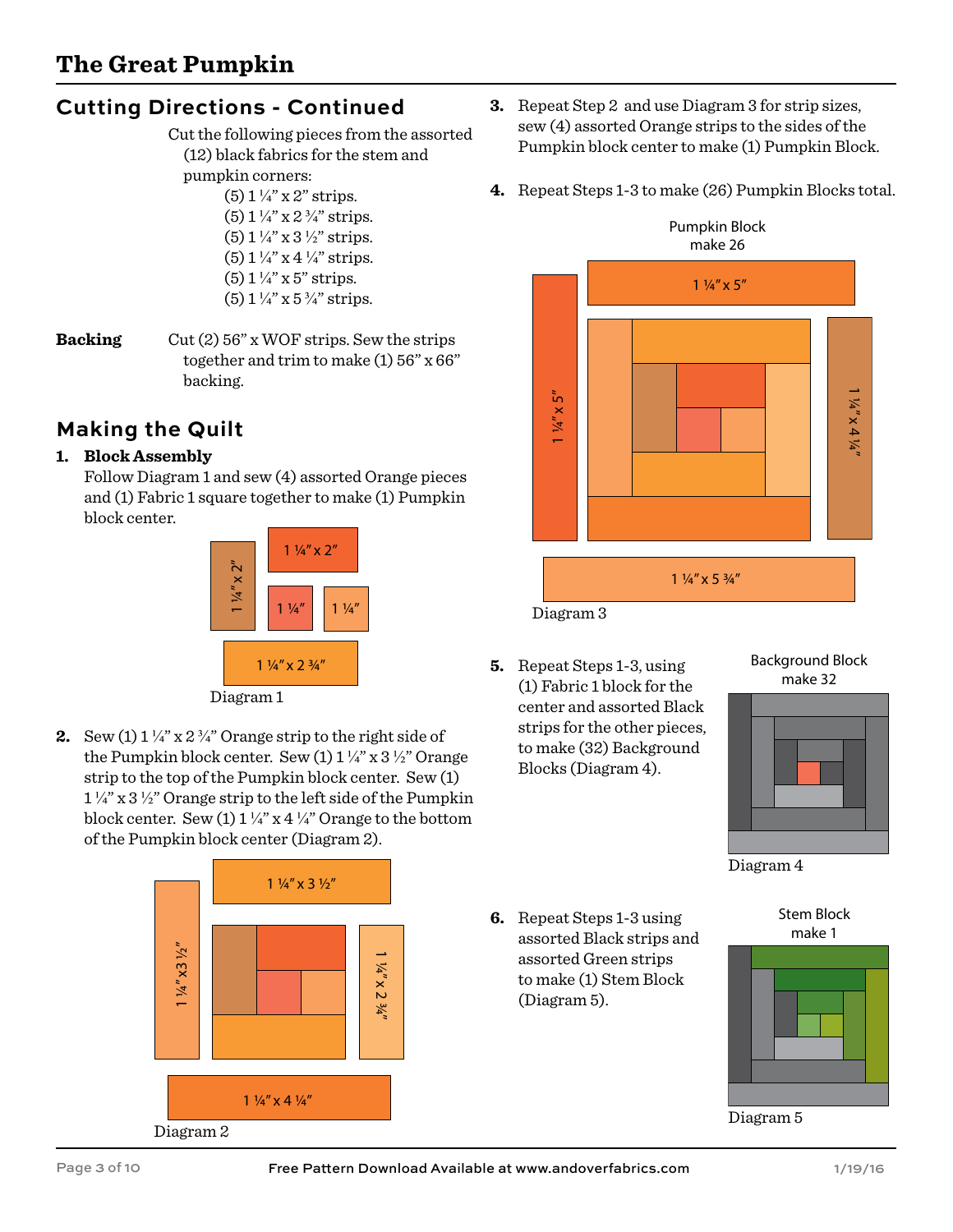## **The Great Pumpkin**

**7.** Repeat Steps 1-3 using assorted Black strips, (4) Fabric 1 squares and assorted Orange strips to make (4) Pumpkin Corner Blocks (Diagram 6).



Diagram 6

**8.** Sew (1)  $1\frac{1}{4}$  Green square to each side of (1)  $1\frac{1}{4}$ Fabric 1 square to make (1) strip. Sew (1)  $1\frac{1}{4}$  x  $2\frac{3}{4}$ Green strip to the top and to the bottom of the strip to make (1) Border block center (Diagram 7).



**9.** Sew (1)  $1\frac{1}{4}$  x  $2\frac{3}{4}$  Green strip to each side of the Border block center. Sew (1)  $1\frac{1}{4}$  x  $4\frac{1}{4}$  Green strip to **13.** Following the manufacturer's instructions, trace the the top and to the bottom of the Border block center (Diagram 8).



- **10.** Sew (1)  $1\frac{1}{4}$  x 4  $\frac{1}{4}$  Green strip to each side of the Border block center. Sew (1)  $1\frac{1}{4}$  x 5 $\frac{3}{4}$  Green strip to the top and to the bottom of the Border block center to make (1) Border Block (Diagram 9).
- **11.** Repeat Steps 8-10 to make (36) Border Blocks total.



#### **Quilt Top Assembly**

#### *(Refer to the Quilt Layout when assembling the quilt top.)*

- **12.** Follow Diagram 10 and sew the assorted blocks together to make the quilt top.
- listed number of each template onto the paper side of the fusible web. Roughly cut out each template about ⅛" outside the drawn lines.
- **14.** Press each template onto the wrong side of the fabrics as listed in the cutting directions. Cut out each template on the drawn lines.
- **15.** Refer to the quilt photo and Quilt Layout to arrange and press the small leaf and large leaf onto the Pumpkin as shown.
- **16.** Finish the raw edges of each shape with a decorative stitch such as a buttonhole or satin stitch to complete the quilt top.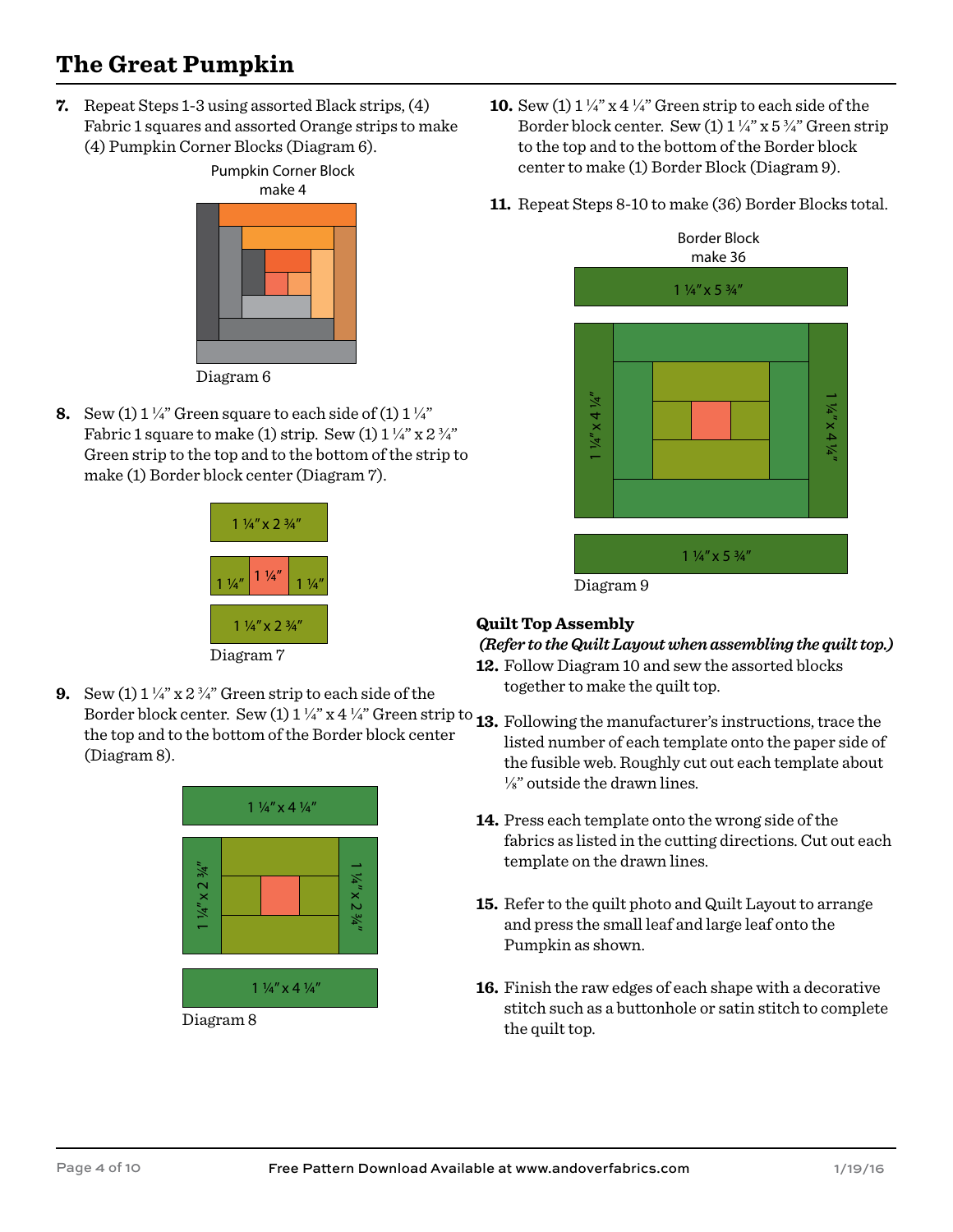

Diagram 10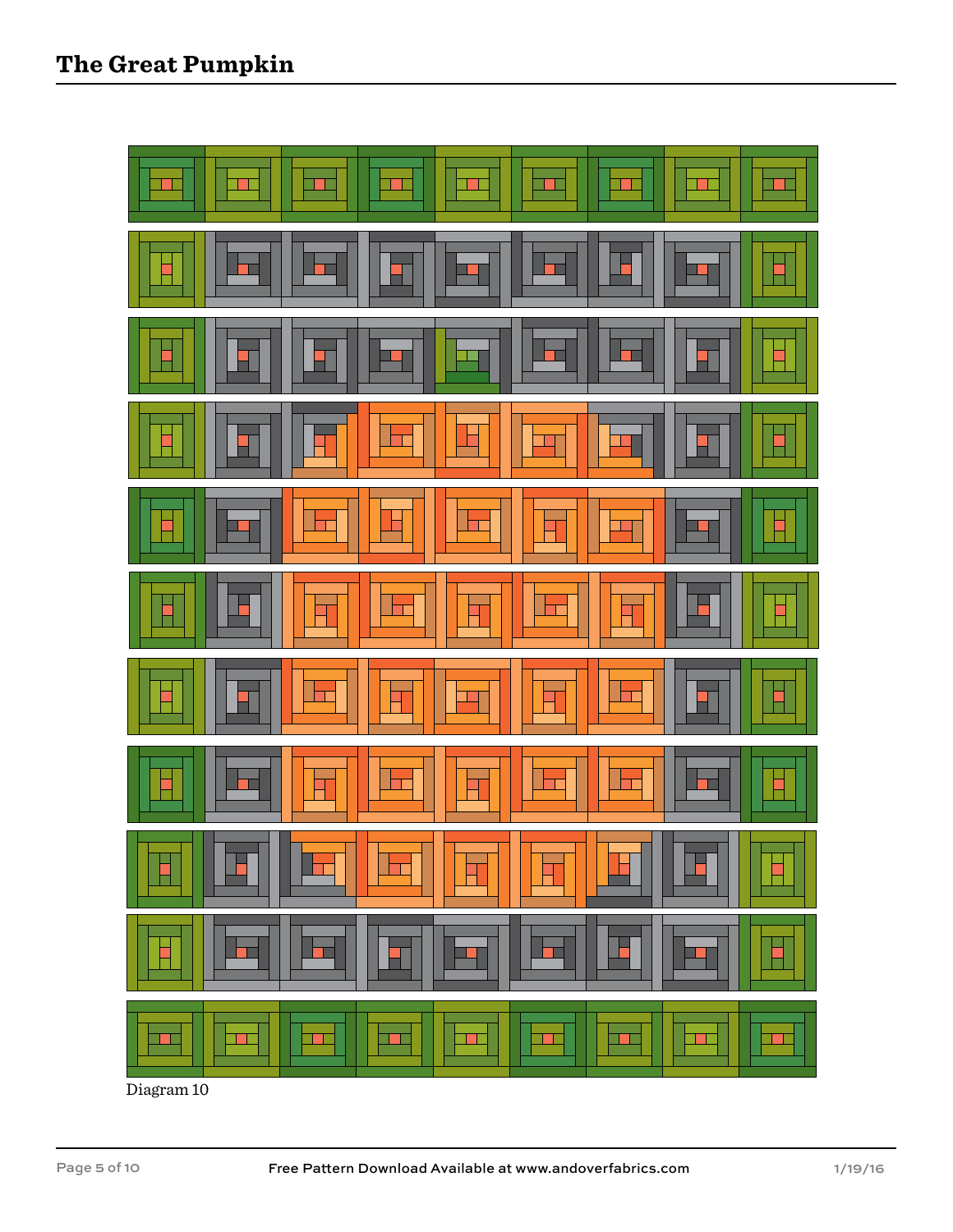#### **Finishing the Quilt**

- **17.** Layer and quilt as desired.
- **18.** Sew the (6) assorted binding strips together, end to end with a 45-degree seams, to make the binding. Fold this long strip in half lengthwise with wrong sides together and press.
- **19.** Bind as desired.



Quilt Layout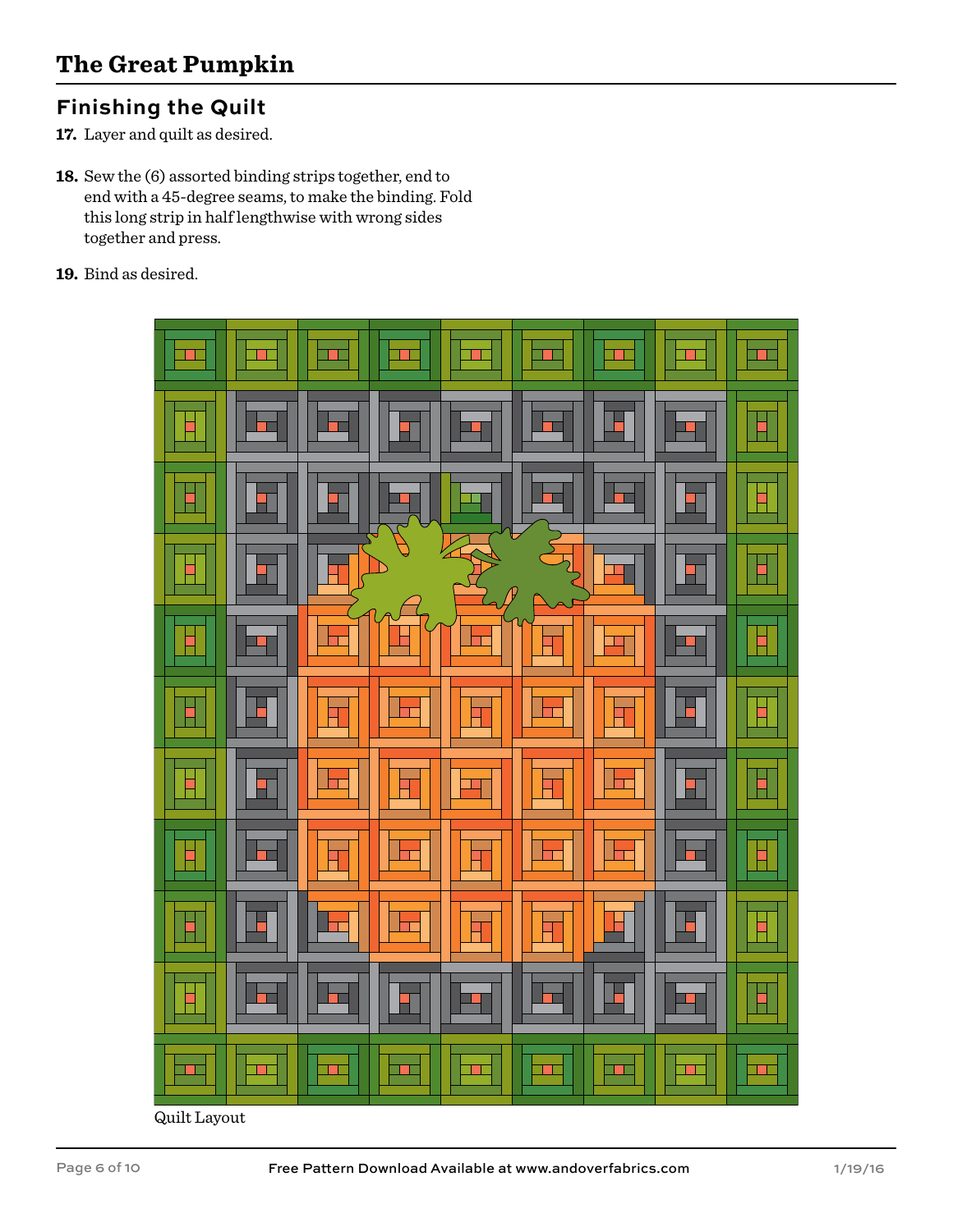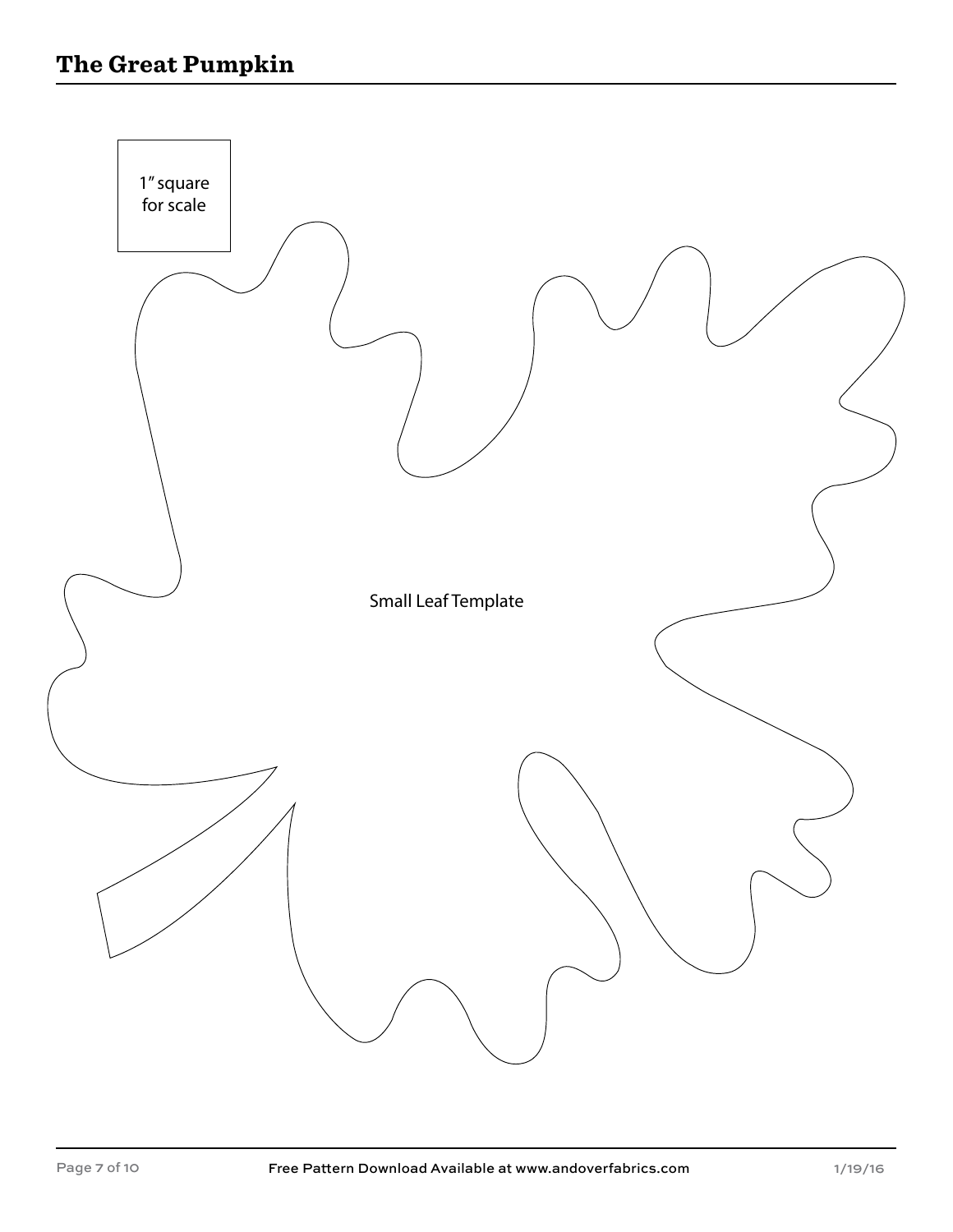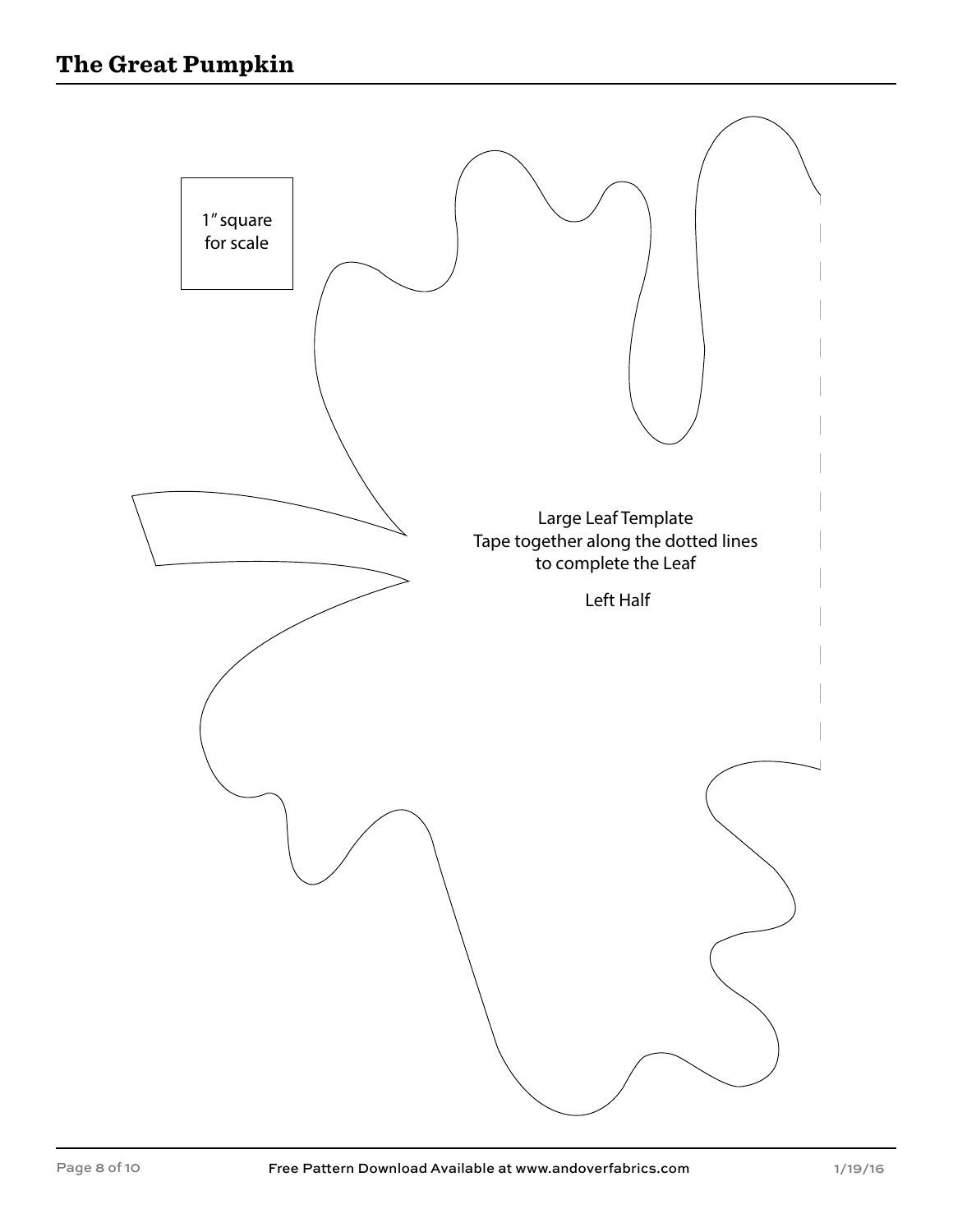